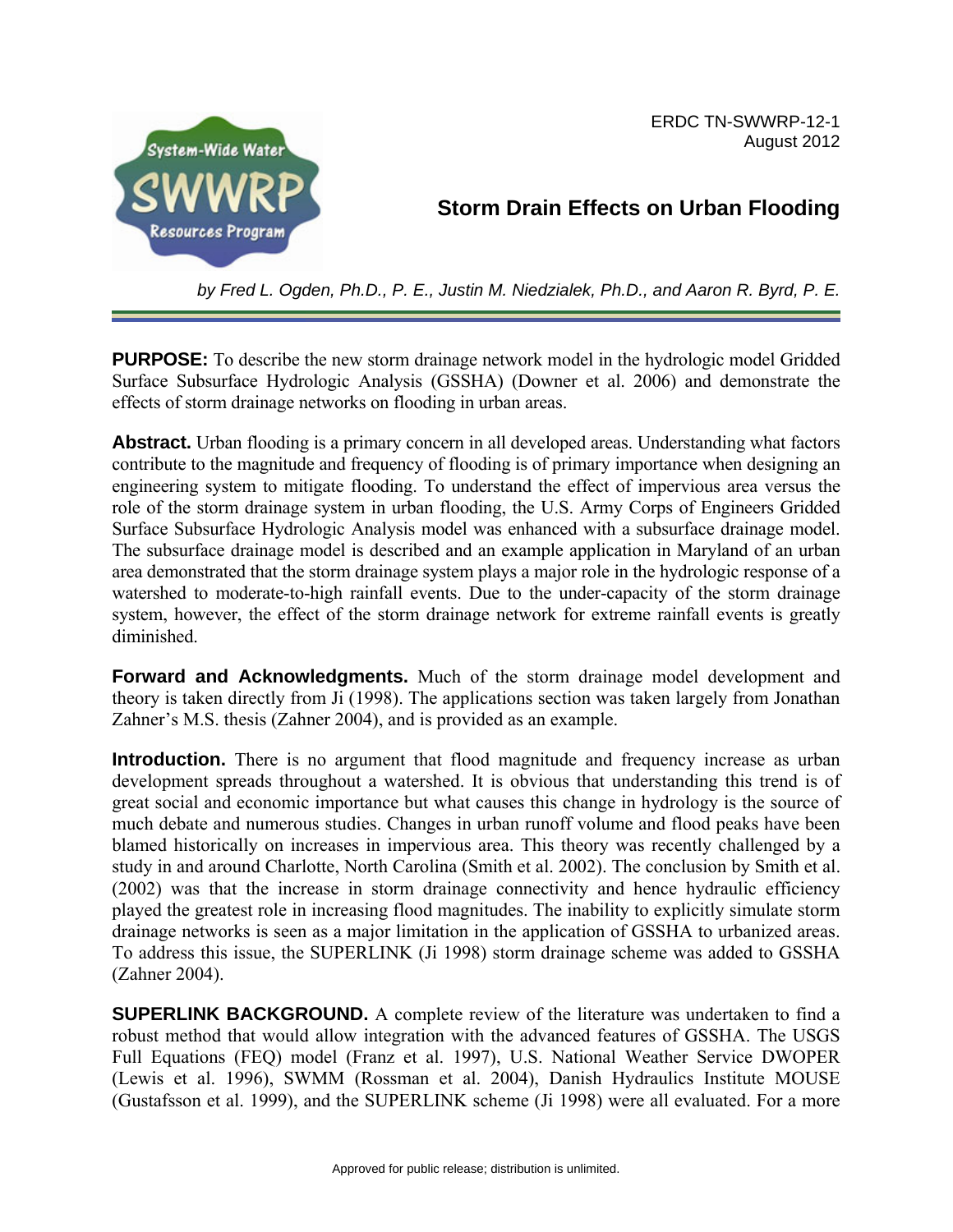complete review of the methods used to evaluate which model was most appropriate for GSSHA, the reader is referred to Zahner (2004).

Of these schemes, SUPERLINK was judged the most capable and the literature contained a detailed description of the formulation to allow a GSSHA implementation. Although it has not had the widespread use and acceptance as many of the other models, Ji (1998) tested this scheme on a complex data set from the city of Winnipeg, Manitoba, Canada. Winnipeg, located on the banks of the Red River of the North, is a very low gradient watershed (subject to backwater effects and surcharging) and contains multiple looped and branched pipes. Ji (1998) compared SUPERLINK output to both SWMM Extran and physical observations, with favorable results against both. SUPERLINK was stable at a 400 second time step, compared to a 7 second Extran time step, and generated mass conservation errors of only 0.32 percent over a 5-hour simulation period. Based on the comprehensive formulation and satisfactory simulation results, SUPERLINK was chosen as the pipe network model to couple with GSSHA.

**SUPERLINK THEORY AND INTEGRATION.** *Superlinks* are series of links connecting junctions, and must have a junction on either end. A *junction* is defined as a point where two or more superlinks meet, or the unconnected end of a superlink (such as intake/discharge point of network). A *link* is a segment of a superlink connecting two nodes, and a *node* is a computational point in a superlink. The use of both nodes and links may seem redundant, but in fact is quite integral to the "staggered grid" technique employed in SUPERLINK and is discussed later in detail. Figure 1 illustrates the nomenclature.



Figure 1. SUPERLINK junction, link, and node nomenclature.

Inflow is allowed at junctions and nodes via two primary structures. The first is a culvert, which captures a natural stream channel, and is possible only at a junction. The second is any type of grate/curb opening in a roadway, and is possible at either a junction or a node. Discharge can occur from a flooded manhole, drop inlet, or an outlet pipe (node or junction), and junctions may discharge directly into a channel. The parameters for these inlets and outlets are contained in the node and junction cards defined in the file format.

**Modeling Theory.** The central equations solved in this model are the conservation of mass (or continuity equation) (1) and the de St. Venant equation of motion (2). This pair of nonlinear partial differential equations take the form of:

$$
\frac{\partial A}{\partial t} + \frac{\partial Q}{\partial x} = q_0 \tag{1}
$$

$$
\frac{\partial Q}{\partial t} + \frac{\partial Qu}{\partial x} + gA \left( \frac{\partial h}{\partial x} - S_0 + S_f + S_L \right) = 0
$$
\n(2)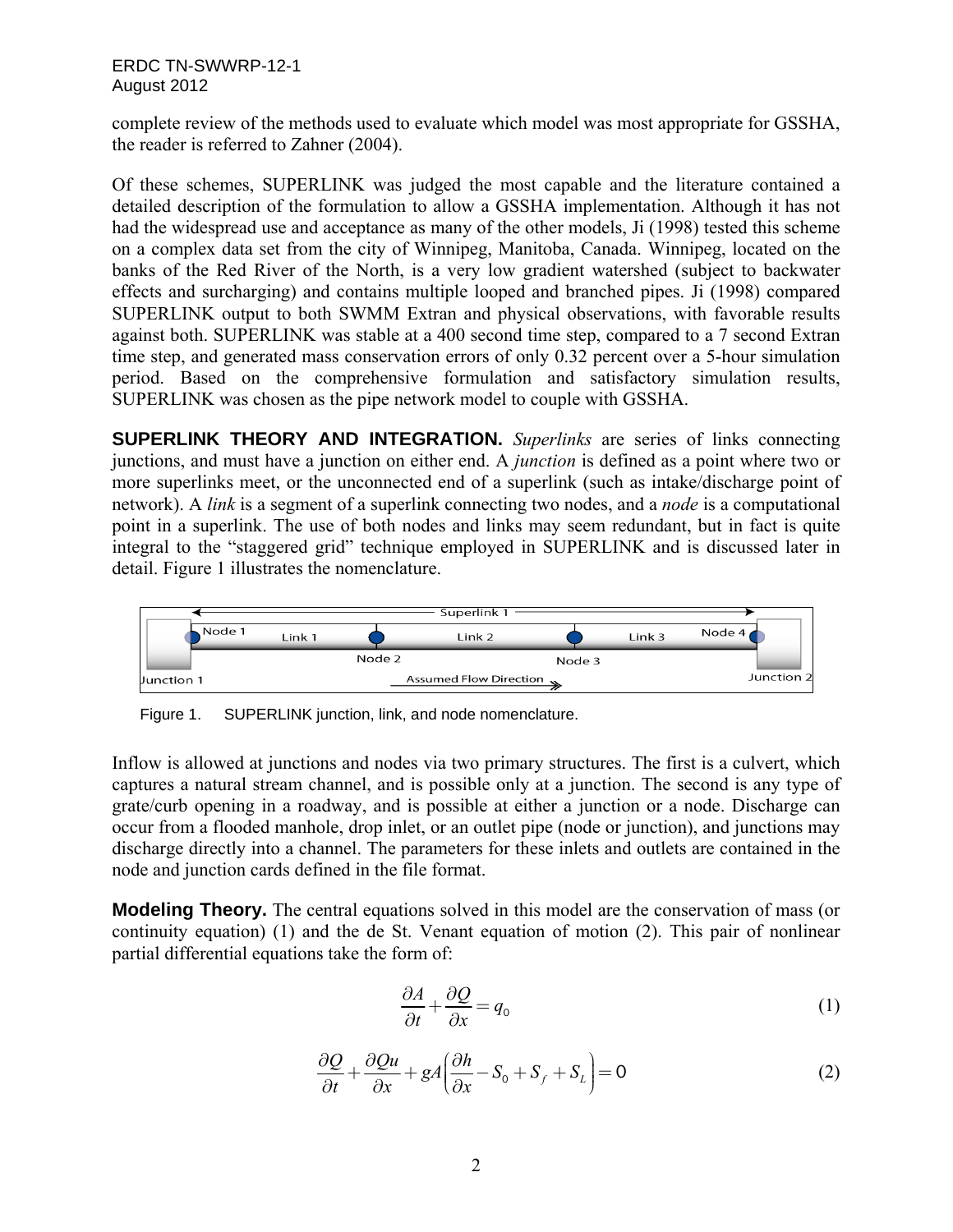where  $A =$  flow cross-sectional area,  $Q =$  discharge,  $h =$  depth,  $u =$  velocity,  $S_0 =$  bed slope of conduit,  $S_f$  = friction head loss slope,  $S_L$  = local head loss slope,  $q_0$  = lateral flow to conduit,  $g$  = gravitational constant,  $x =$  distance, and  $t =$  time.

The two fundamental equations  $(1 \& 2)$  are applied on sections of a conduit segmented by computational nodes. Conservation of mass is represented by Equation 1, and is applied across a node. The staggered grid approach requires the conservation of momentum Equation 2 to be applied on a different control volume. The layout of these volumes is shown in Figure 2.



Figure 2. SUPERLINK staggered grid computational scheme.

The control volume shown in short dashes illustrates the continuity equation for node 2, while the long dashed envelope indicates the momentum equation for link 2.

The St. Venant equations of motion only apply to free surface flow. During intense events, subsurface systems commonly flow full and under pressure. A common solution is to employ the "Priessmann slot" to extend the free surface equations to conduits flowing full. This slot area is not used for flow calculations, but merely to pressurize the conduit still being modeled by open channel flow equations.

**Linearized Equations.** To solve the partial differential equations, they must be discretized over their respective control volumes. Thus, unsteady terms such as flow rate and depth become time dependent variables. The discretized continuity equation with indices referring to Figure 2 becomes

$$
Q_2^{\iota+\Delta t} - Q_1^{\iota+\Delta t} + \left(\frac{B_2 \Delta x_2}{2} + \frac{B_1 \Delta x_1}{2} + A_{s1}\right) \frac{h_2^{\iota+\Delta t} - h_2^{\iota}}{\Delta t} = Q_{01}
$$
\n(3)

The momentum equation takes a similar form

$$
(Q_2^{t+\Delta t} - Q_2^{t})\left(\frac{\Delta x_2}{\Delta t}\right) + x_3 Q_3^{t+\Delta t} - x_2 Q_2^{t+\Delta t} + gA_2 \left(S_{f2} + S_{L2}\right) \Delta x
$$
  
=  $gA_2 S_{02} \Delta x + gA_2 \left(h_2^{t+\Delta t} - h_3^{t+\Delta t}\right)$  (4)

The only new term in these equations is *B*, the top width of flow area. Subscripts refer to the link or node number, and superscripts denote either the current or future time step (current if not marked).

**Boundary Conditions.** As with any modeling problem, a set of boundary conditions must be applied to the extents of the network. With regards to the SUPERLINK model, these boundaries are located at the ends of each superlink, or junctions. The first component of the junction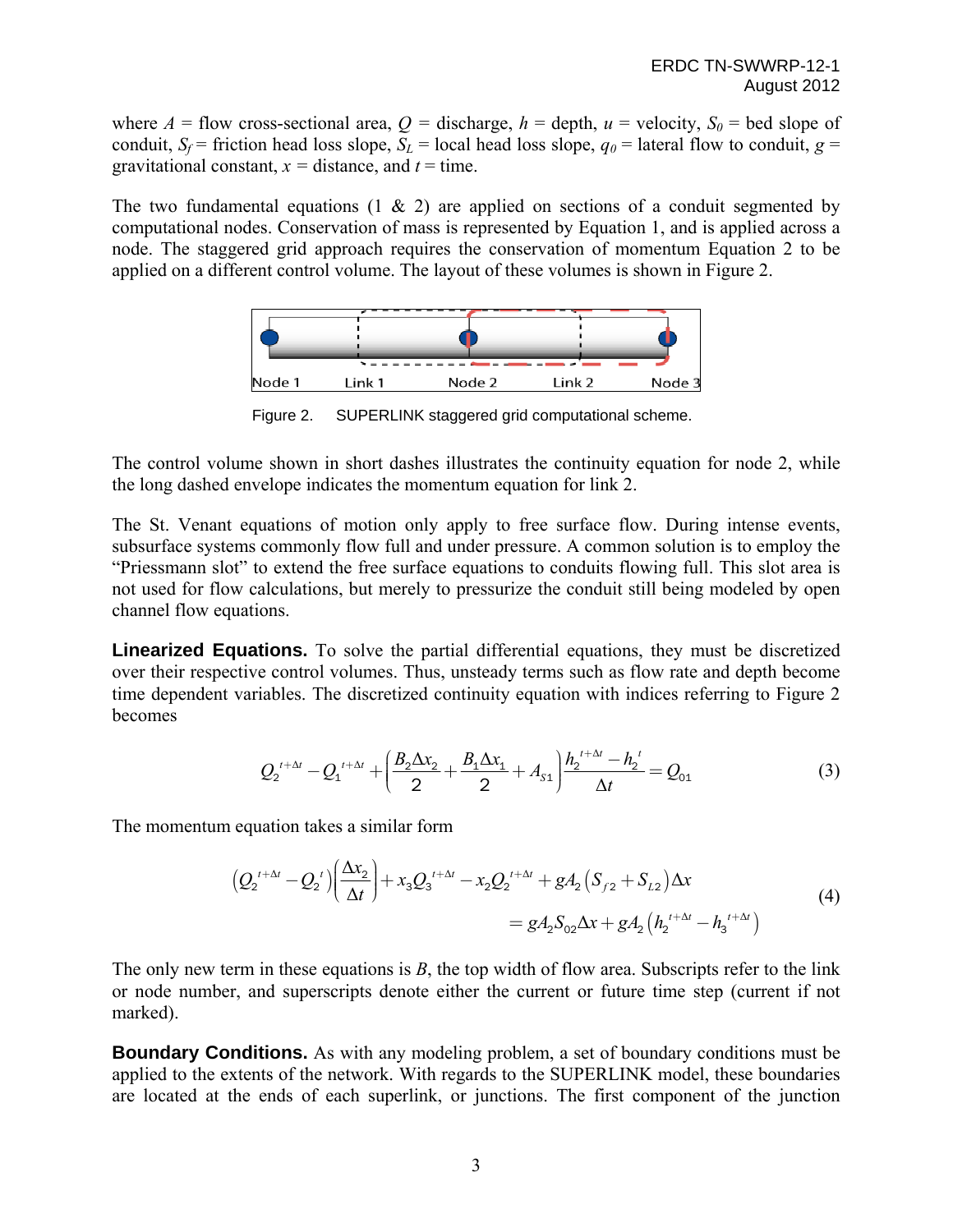boundary is the water surface elevation (head). Junction heads may be known or unknown, as determined by the actual network configuration. A known junction head may be controlled by something external to the model, such as a reservoir at the network outlet. This feature would create backwater pressure propagating upstream, thus affecting flow upstream. Unknown head boundary conditions occur at internal connections of two or more superlinks. Junctions representing an intake structure at the start of a superlink could also have an unknown head.

Flow into and out of these junctions, whether of known or unknown head, is governed by end condition boundary equations. Inlet entrance geometry governs pipeflow in steep channels, and exit properties can control in low gradient conditions. The end equations use the head in the junction as well as geometric variables to produce a set of coefficients for each inlet and outlet. The inlet and outlet coefficients by Ji (1998) were found to be unstable in certain situations and were reformulated as discussed in the model development section.

**Solution Technique.** The implicit scheme is defined by a simultaneous solution to all unknowns in the system at each time step. Instead of computing the head at every internal point (junctions and nodes) as the model steps through time, only unknown junctions are part of the solution matrix. The reduction in the matrix size and thus computational demand is substantial. But the elegance of this routine is the way in which the unknown internal node depth and flow are incorporated into the junction matrix solution. Through a series of recurrence relations, the momentum and continuity equations are propagated throughout each superlink from one node to the next. This is done in both the forward and reverse directions to capture both positive and negative flow. The resulting coefficients become part of a relatively complex equation relating junction heads, superlink end conditions, internal node depth, internal pipe flow rate, and current timestep network inputs. Full details of the SUPERLINK scheme are presented in Ji (1998).

The matrix used to solve these equations takes the form as shown, and typically can exceed 200 x 200 in size.

$$
\begin{bmatrix} F_{1,1} & \Phi & 0 & 0 \\ 0 & F_{2,2} & \Phi & 0 \\ 0 & \psi & F_{3,3} & \psi \\ 0 & \psi & 0 & F_{4,4} \end{bmatrix} \begin{bmatrix} H_1 \\ H_2 \\ H_3 \\ H_4 \end{bmatrix} = \begin{bmatrix} G_1 \\ G_2 \\ G_3 \\ G_4 \end{bmatrix} \tag{5}
$$

In this matrix, three main components are represented. First, the square matrix set is clearly of a sparse nature, but randomly so. The diagonal elements denoted by *F* and off-diagonal elements  $\Phi$  and  $\psi$  all are summations of Superlink coefficients (Equations 30-33, Ji, 1998). The second variable, *H*, is a one-dimensional array of heads at the future time step for each junction in the network. Third is the "right hand side" vector of the matrix equation. *G* is composed of values from the current time step including junction head and boundary conditions, as well as junction inflows for the future time step. With the matrix constructed, any number of solution techniques can be applied. A generalized Lower-Upper Triangle (LU) decomposition solution method was chosen, which provides a full solution of a sparse matrix.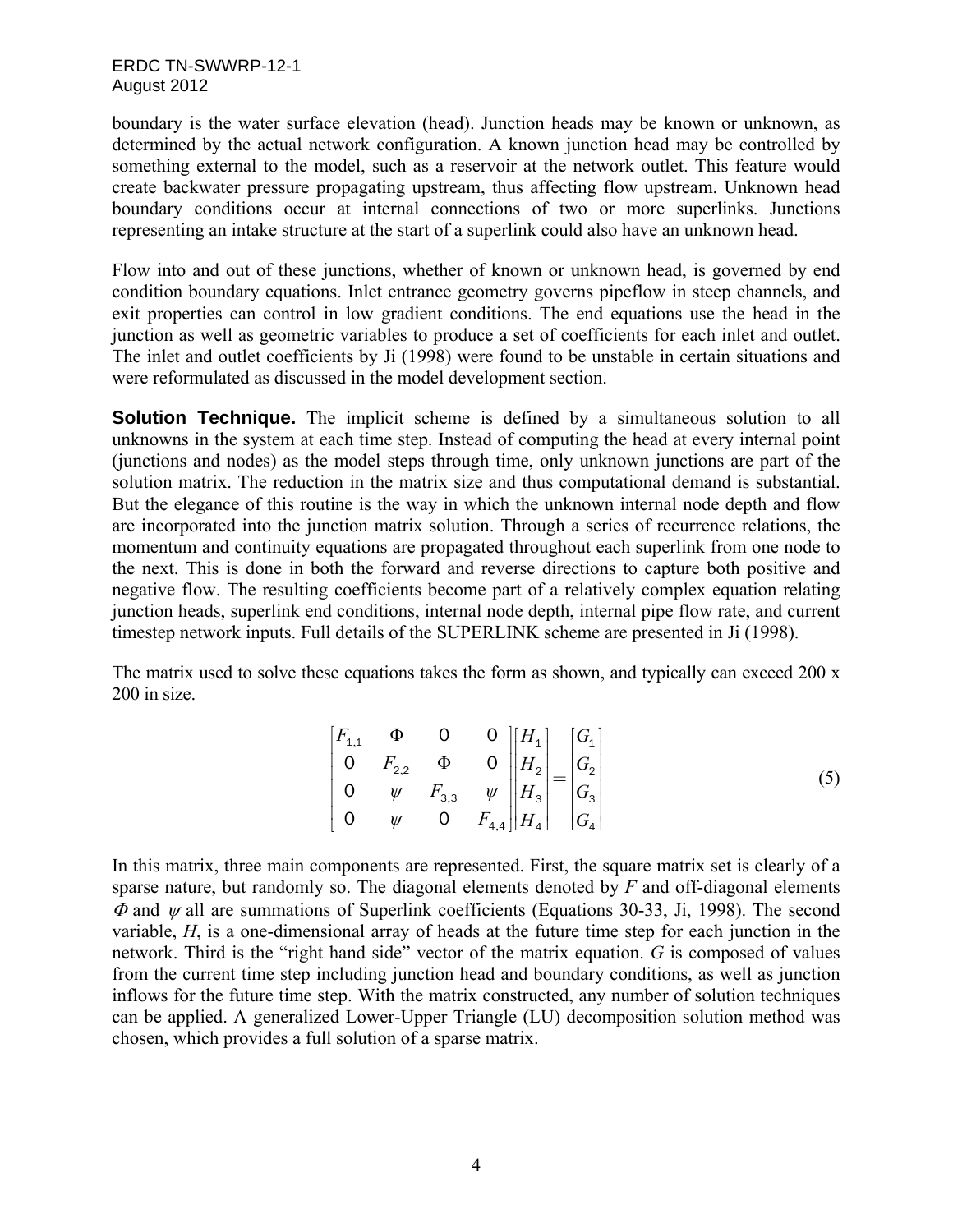### **Model Development for GSSHA.**

**SUPERLINK Algorithm.** The superlink algorithm was coded from scratch from the algorithm published by Ji (1998). The following computational steps are required in the Ji (1998) solution algorithm:

- 1) Calculate momentum and continuity coefficients for a superlink;
- 2) Calculate forward recurrence relations for each node and link within the superlink;
- 3) Calculate reverse recurrence relations for each node and link within the superlink;
- 4) Calculate boundary condition coefficients;
- 5) Using all of the above coefficients and recurrence relations, calculate a set of coefficients for use in the solution matrix;
- 6) Repeat steps 1-5 for each superlink in the system;
- 7) Calculate matrix values based on connectivity of the superlinks;
- 8) Solve the sparse matrix;
- 9) Based on the matrix solution of head at each unknown junction, calculate the flow at the upper and lower ends of each superlink;
- 10) Solve for flow and depth in each pipe and node, respectively;
- 11)Continue from step 1 with new flows and depths.

**Entrance hydraulics.** The general equation for inlet-controlled flow is given as

$$
Q = CA\sqrt{2g\Delta H} \tag{6}
$$

where C is a geometric coefficient, A is the flow area, and  $\Delta H$  is the difference in head between the supply reservoir (junction) and pipe (node 1, link 1). Because Ji (1998) had taken entrance boundary equations from other sources (and thus the derivation could not be followed easily.) we re-derived the superlink end equations from Equation 5 and created an alternate set of boundary conditions. We define  $\Delta H = H - h - Z_{inv}$  where *H* is the junction head, *h* is the depth at the first node, and *Zinv* is the invert elevation of the first node. By squaring both sides of the flow equation we get:

$$
Q^2 = C^2 A^2 g (H - h - Z_{inv})
$$
\n(7)

The time varying *Q* is broken into the current time step and the future time step, and we solve for depth *h*, where  $t + \Delta t$  it the future timestep. (Equation 8) This process can be applied to the downstream end of a pipe as well to account for instances of backward flow. (Equation 9)

$$
h_u = \frac{|Q_u| Q_u^{t + \Delta t}}{C_u^2 A_u^2 g} + H_u - Z_{inv,u}
$$
\n(8)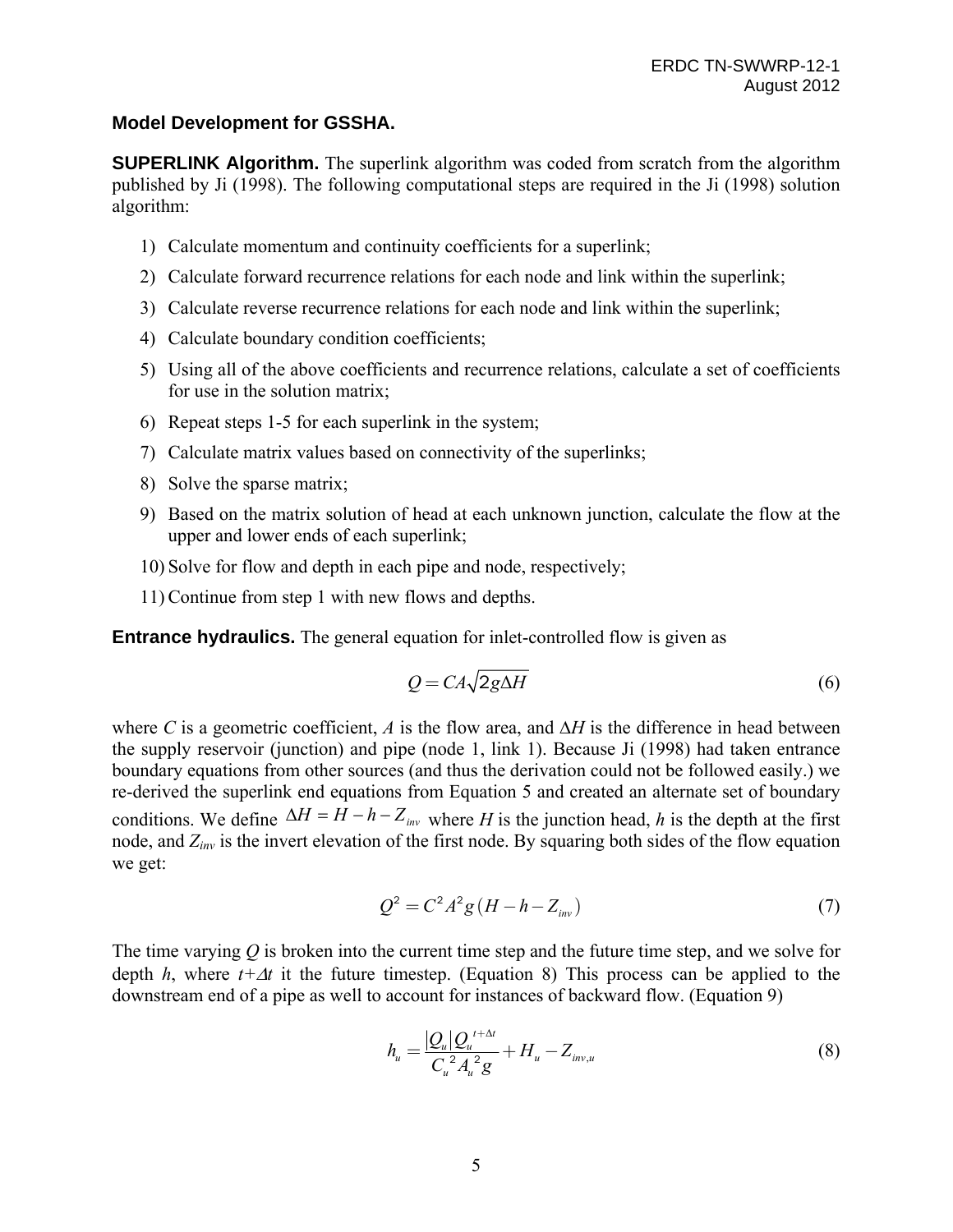$$
h_d = -\frac{|Q_d|Q_d^{t+\Delta t}}{C_d^2 A_d^2 g} + H_d - Z_{inv,d}
$$
\n(9)

where the subscripts *u* and *d* refer to the depth either upstream or downstream.

**Exit Hydraulics.** Like the pipe entrances, pipe exits were modified from the Ji (1998) algorithm to more accurately model various flow regimes. In exit hydraulics, four possible conditions must be considered for pipes flowing less than full (see Figure 3). First, in a mild sloped channel where normal depth is greater than critical depth and junction head less than critical depth, the outfall depth is controlled by critical depth. Second, steep sloped channel exits where critical depth is greater than normal depth are governed at the exit by normal depth. Third is a critical sloped channel where normal depth equals critical depth, critical depth is used for end control. Fourth is the case of backwater effects, when the depth in the downstream junction begins to affect depths upstream. To simulate backwater effects, the head in the junction must exceed the head of critical depth (critical depth + invert elevation).



Figure 3. Permissible pipe exit conditions.

If the system is obeying conservation of momentum and the length of pipe is sufficient such that the friction slope is equal to the bed slope, the solved depth should be normal depth. Critical depth, however, must be calculated for the given flow rate and geometric variables. As the solution for critical depth is non-linear, the Newton-Raphson iterative solution technique was employed. This method searches for roots of an equation with a truncated Taylor series expansion to approximate  $F(x)$  for some estimate of x. In this case, the function  $F(x)$  is Manning's equation for open channel flow (Equation 10.) Because the series is truncated, the solution is not perfect. A correction is applied by Equation 11, where  $\Delta x$  is a correction to flowrate *Q*.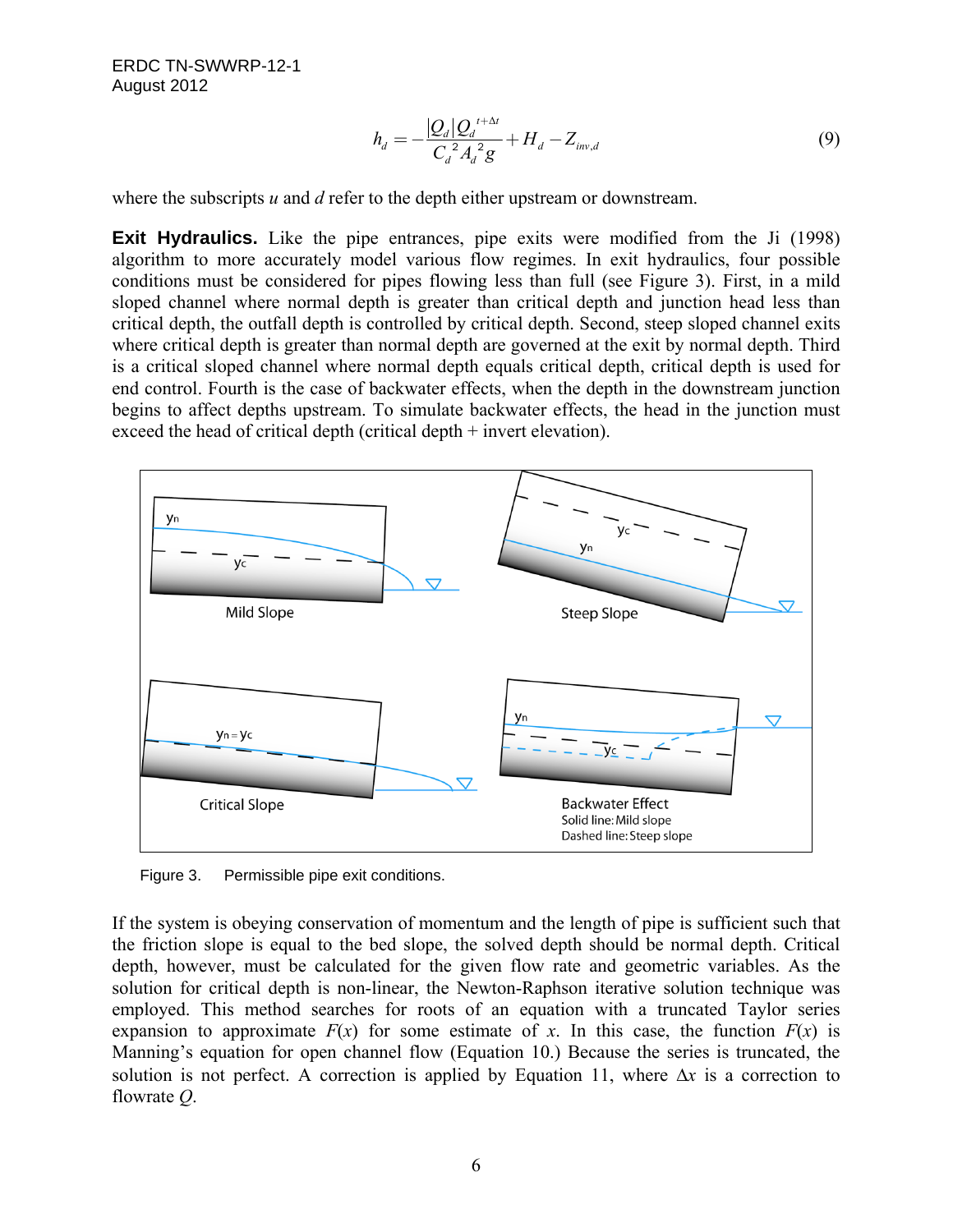$$
Q = \frac{1}{n} A R^{2/3} S_0^{3/2}
$$
 (10)

$$
\Delta x = -\frac{F(x)}{\partial F_{\partial x}}
$$
 (11)

Iterations are performed until the correction  $\Delta x$  drops below a given threshold (1E-8). This process was imbedded into the code, and at each time-step the exit depth is checked against both critical depth and downstream junction depth.

**Model Verification.** To verify that the complete model was operating properly, Ji's (1998) test simulation for a simple six pipe network was reproduced.

**Changes to Model.** The nature of Equations 8 and 9 does not allow flow to move into the system when the area of flow is zero. It is therefore necessary to maintain a very small depth at the nodes even when flow is zero. Imposing a depth may create a numerical instability within the flow calculation, as physically these numbers should be generated simultaneously. Extensive testing found that an initial depth of 0.00001 m provided a stable minimum, allowing flow to commence without significantly affecting the mass and energy balance. This value is likewise imposed when inputs cease and a network drains, simply effectively keeping the pipes "wet".

**Linking Models.** Interaction between GSSHA and the subsurface is allowed to occur by controlling the end boundary conditions for SUPERLINKS. Inflow to the subsurface is permissible via culverts and grate openings in the roadway. The potential inflow to the subsurface network  $(q_{in})$  in each node is given as a percentage of the total ponded volume  $(V_{nonded})$  in the GSSHA grid cell per time step (*dt*) and the number of grates per node ( $N = 1$  to 4)

$$
q_{in} = \frac{N\alpha V_{ponded}}{dt} \tag{12}
$$

where  $\alpha=1/N_{max}$ . This conceptualization is necessitated by the fact that GSSHA planar grid cells are not typically small enough to accurately describe the micro-topography of curb depressions on crowned roadways where grates are typically located. It is further assumed that a cell with four grates would be capable of intercepting all ponded water for grid sizes on the order of 10 to 30 m. At each time step SUPERLINKS determines if there is sufficient capacity to accept from the inlet structures. If there is not sufficient space, the flow will be forced to remain on the overland flow plane.

Any manholes containing heads greater than the ground surface elevation will result in a transfer of volume out of the storm drainage network into the GSSHA overland flow plane. Discharge to channels can occur from any specified outlet pipe and is explicitly calculated at each time step. For complete details of SUPERLINKS and subsequent GSSHA integration the reader is referred to Ji (1998) and Zahner (2004).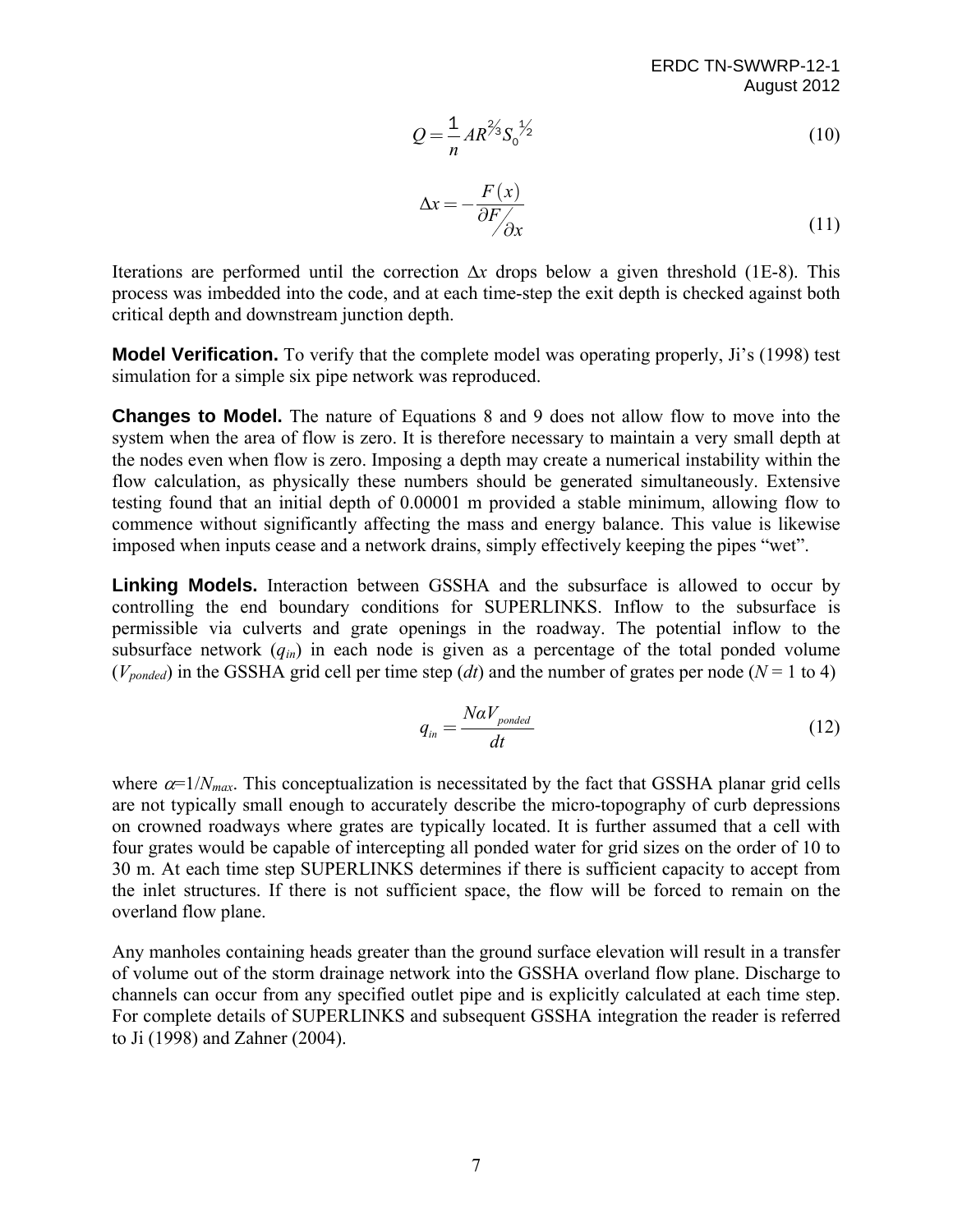#### ERDC TN-SWWRP-12-1 August 2012

# **Dead Run Watershed - Baltimore, Maryland Application.**

It was necessary to model a watershed with a significant urban presence and subterranean drainage network to fully test the routines. A low gradient topography would provide situations of inundation and pressurized pipes. But perhaps most critical was the availability of a quality dataset including: rainfall records, stream flow records, digital elevation model (DEM), land-use coverage, stream channel, and storm drainage network data. Dead Run, a 14.3 km<sup>2</sup> watershed in Baltimore, Maryland, readily met these requirements. Drainage networks in urban watersheds are typically channelized or buried (using a sub-surface pipe network,) significantly altering the natural layout, such as those found in Dead Run (Figure 4). To correctly include the effects of these changes to the natural drainage network, the storm drainage networks must be explicitly considered in the model formulation. GSSHA model parameters were aggregated to a 30.0 m grid resolution based on land use/cover and soil GIS layers. Based on the classification that covers the majority of the grid cell, parameters such as porosity, roughness, saturated hydraulic conductivity, capillary head, and initial soil moisture were assigned. Impervious surfaces cover approximately 35 percent of Dead Run, as shown in the 30.0 m gridded land use map (Figure 5) used to assign GSSHA model parameters. Soils, DEM, and Land Use data came from Baltimore County.

**Modeling Application.** The storm drainage network will have its most pronounced effect during a moderate to high intensity storm. Hurricane Isabel passed over the area September 18-19, 2003 and was selected as the model test case. The storm dropped heavy rainfall on much of the east coast, including Maryland and the Baltimore watershed of Dead Run. As is common in hurricane precipitation patterns, Baltimore received two strong pulses of rainfall 150 minutes apart. The peak discharge recorded by the USGS gauging station at the outlet of the watershed was just under 40 cms. Basin averaged rainfall peaked at 53 mm/hr, but localized cells of intense precipitation were estimated by radar above 200 mm/hr. Thus, the distributed nature of the rainfall input is as critical as the distributed land use and soil classification. This event was also selected because it allows calibration of GSSHA using the observed precipitation and stream records.



Figure 4. Part A demonstrates the existing natural channel network in blue (bold lines) and the storm drainage network in red (thin lines.) Part B shows the digitized drainage network (red lines) with locations of inlet grates (green dots) and junction locations (yellow stars).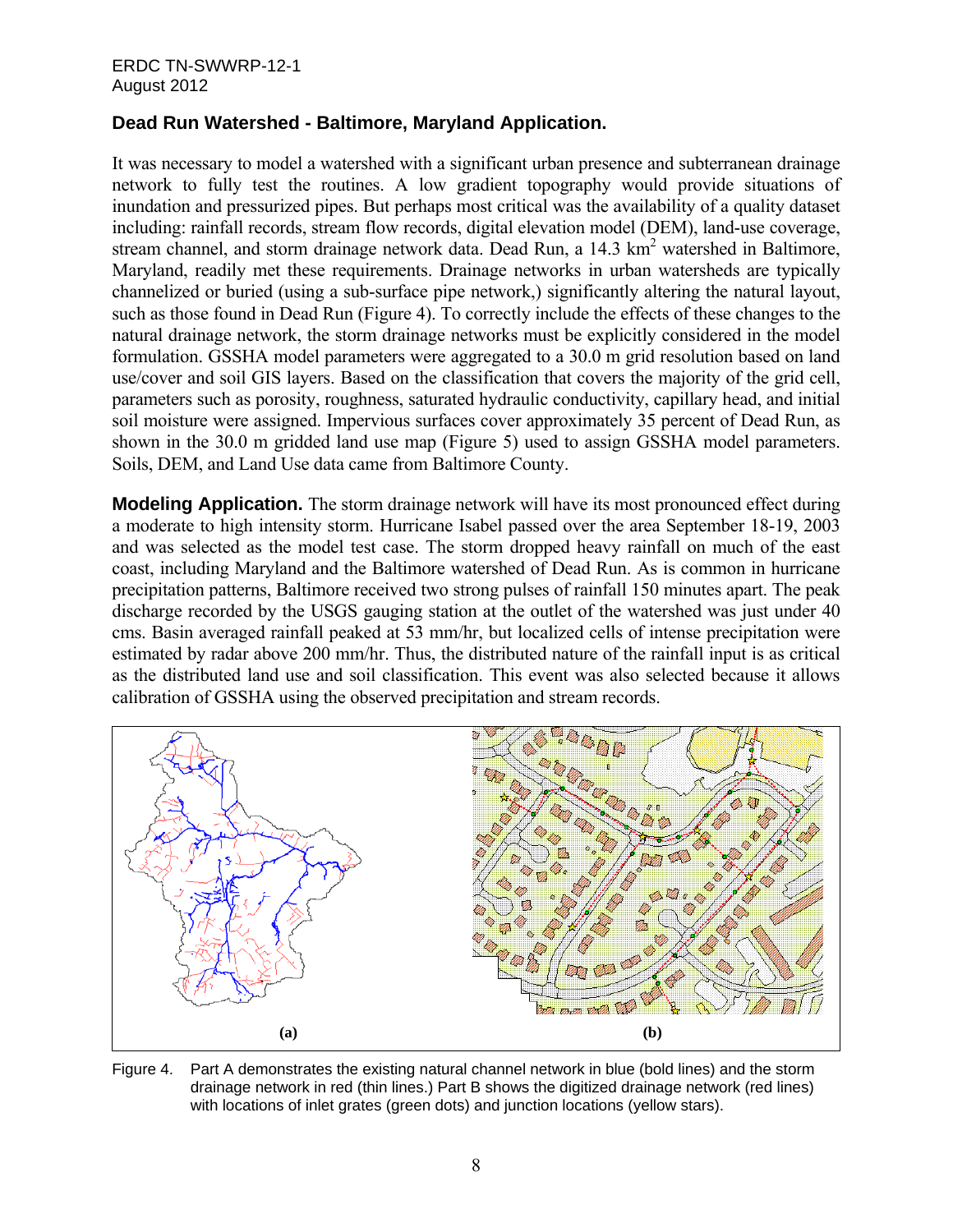

Figure 5. 30.0 m gridded land use map used to assign model parameters; forested areas are shown in green, roads and sidewalks in gray, and buildings in dark red.

**Calibration:** A manual calibration was performed by comparing the GSSHA outflow hydrograph to the USGS observed discharge record at the basin outlet. Saturated hydraulic conductivity (*Ksat*,) was varied between 0.1 and 0.8 cm/hr as simulation results were compared to the observed plot. Figure 6 displays the final simulation with a *Ksat* value of 0.5 cm/hr. The model is most sensitive to *Ksat*, and the final value was chosen for its ability to produce a first peak of approximately 40 cms.

| Table 1. Dead Run final parameter set. |           |
|----------------------------------------|-----------|
| <b>Parameter</b>                       | Value     |
| Roughness                              |           |
| Grassy, Natural Areas                  | 0.40      |
| Roadways, Parking Lots                 | 0.05      |
| Rooftops                               | 0.80      |
| Channels                               | 0.04      |
| <b>Initial Soil Moisture</b>           | Saturated |
| Sat. Hydraulic Conductivity            | $0.50*$   |

Note: values with \* were calibrated.

**Scenario Analysis:** With the model fully set up, it is possible to simulate several different conditions to more fully understand the impact of storm drainage networks and other aspects of urbanization on how the watershed will respond to storm events. Three different sets of scenarios were looked at: pre- and post- urbanization analysis, storm drainage v. impervious area analysis, and a test of storm drainage impact on a more extreme event.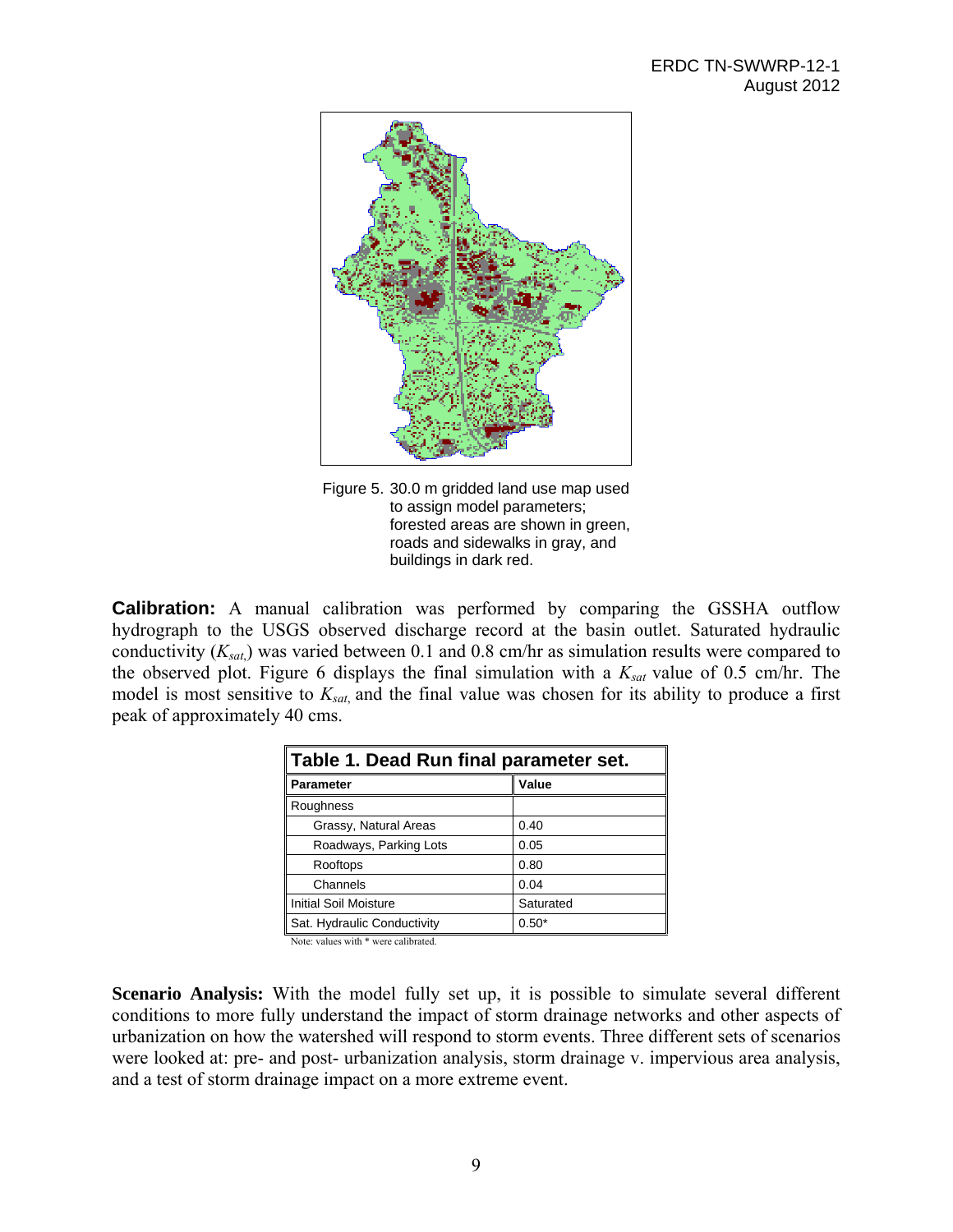

Figure 6. Final output hydrograph from manually calibrated model.

**Urbanization Effect Analysis:** This analysis was done to examine pre- and post-development conditions. Simulating the pre-development watershed is clearly a subjective task. It is impossible to reproduce every hydrologic feature that existed prior to development. There are some approximations, however, that can be made based on typical development trends and existing topography.

The channel network for this simulation was derived from a flow accumulation algorithm. The width and depth of these "natural" channels were assigned identical values to the modified network to avoid storage-related differences. The one property given a slightly different value was the roughness coefficient. Urbanized channel networks often are intensively maintained, reducing flow attenuating material such as brush and long grass which might persist in a natural channel. They also tend to be straighter and more efficient than a naturally formed channel. Thus, a Manning's N of 0.04 was used rather than 0.05, as recommended by Chow et al. (1988).

Three networks were simulated without the existing impervious areas so as to remove land surface factors from influencing a strictly channel comparison. Figure 7 shows the results of three conditions: "natural" channels, an expanded channel network as exists currently, and a current channel network with existing detention basins and culverts.

The results of this scenario clearly show the direct impact of the channel modifications on the natural hydrograph, with the result being a significant increase in peak flow. While the addition of on-line storage basins did decrease the peak flow, the effect is still overwhelmed by the storm drainage network impact when compared to the pre-development condition.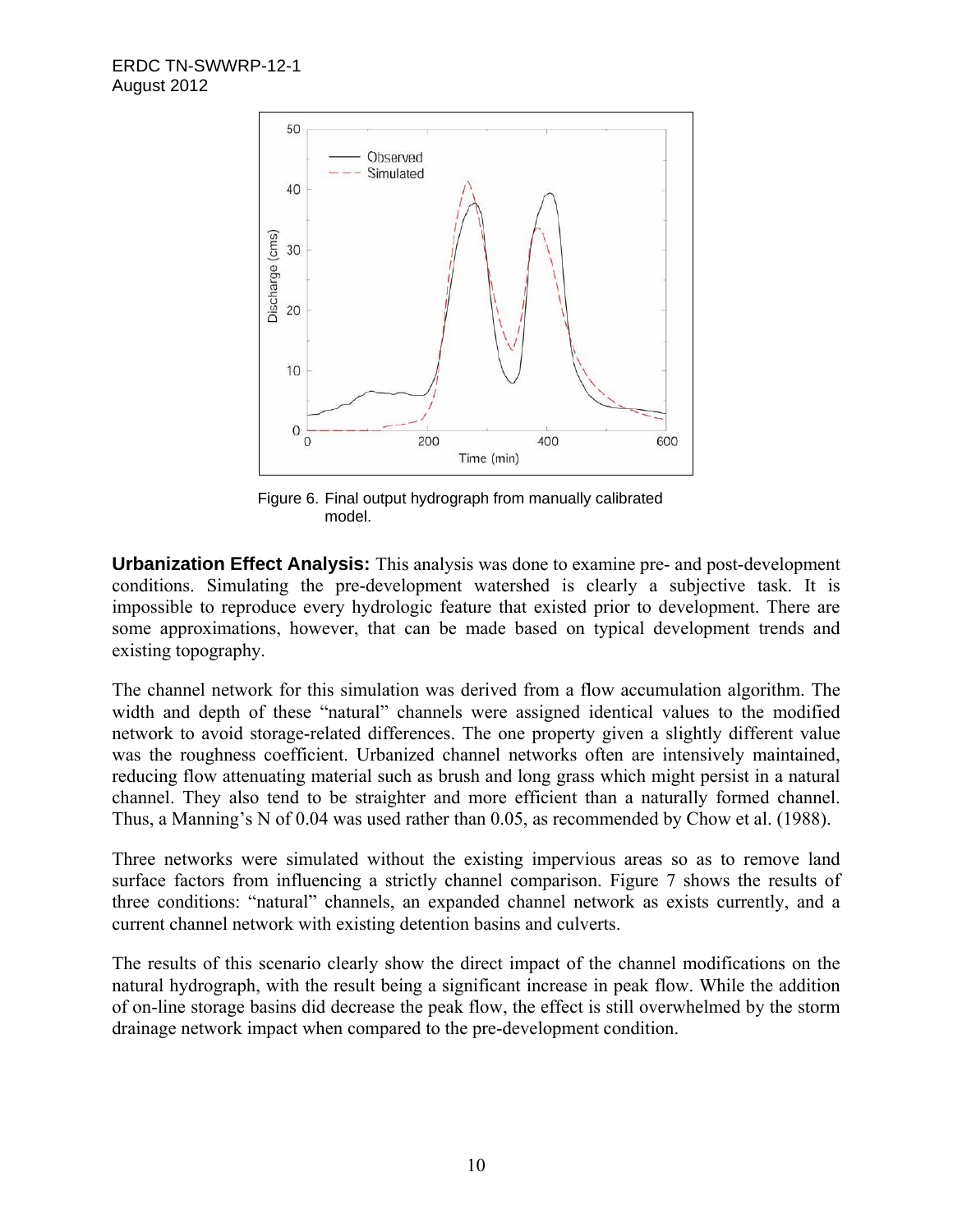

Figure 7. Output hydrograph comparison from three urbanization scenarios. None of these scenarios include the effects of impervious areas so that only the effect of the stream channels can be judged.

**Storm Sewer versus Impervious Area Analysis:** With the storm sewers fully functional, it is possible to explore the relative effect of various model components. To assess the question of impervious coverage versus storm sewers, Figure 8 contains plots of sequentially added impervious areas and storm sewers. *Case 1:* no impervious areas, no storm sewer; *Case 2*: distributed impervious areas, no storm sewer; *Case 3*: distributed impervious areas with storm sewer network. All cases include the same channel network, detention basins, and culverts.

Once again, the results show a significant impact due to increasing the drainage density by the addition of storm drains to a watershed over and above the impact of increased impervious area. The storm drainage network increases the peak flow significantly for the event.

**Extreme Event Analysis:** To fully explore the hypothesis that storm sewers become overwhelmed and have less of an effect on extreme events, polarimetric radar-rainfall estimates from the 1997 event that caused flash flooding in Fort Collins, Colorado (Ogden et al. 2000) were simulated over the Dead Run watershed. In this simulation on Dead Run, this four-pulse storm resulted in 15 cm (7.9 in) of rain in 4  $\frac{1}{2}$  hours, more than doubling the flood peak of the Dead Run outlet hydrograph compared to Hurricane Isabel. Although the drainage of the basin was slightly enhanced, as seen in Figure 9, the flood magnitude was practically unaffected. The limited conveyance and intake potential of the drainage network could not enhance flow routing to the outlet enough to raise the peak discharge.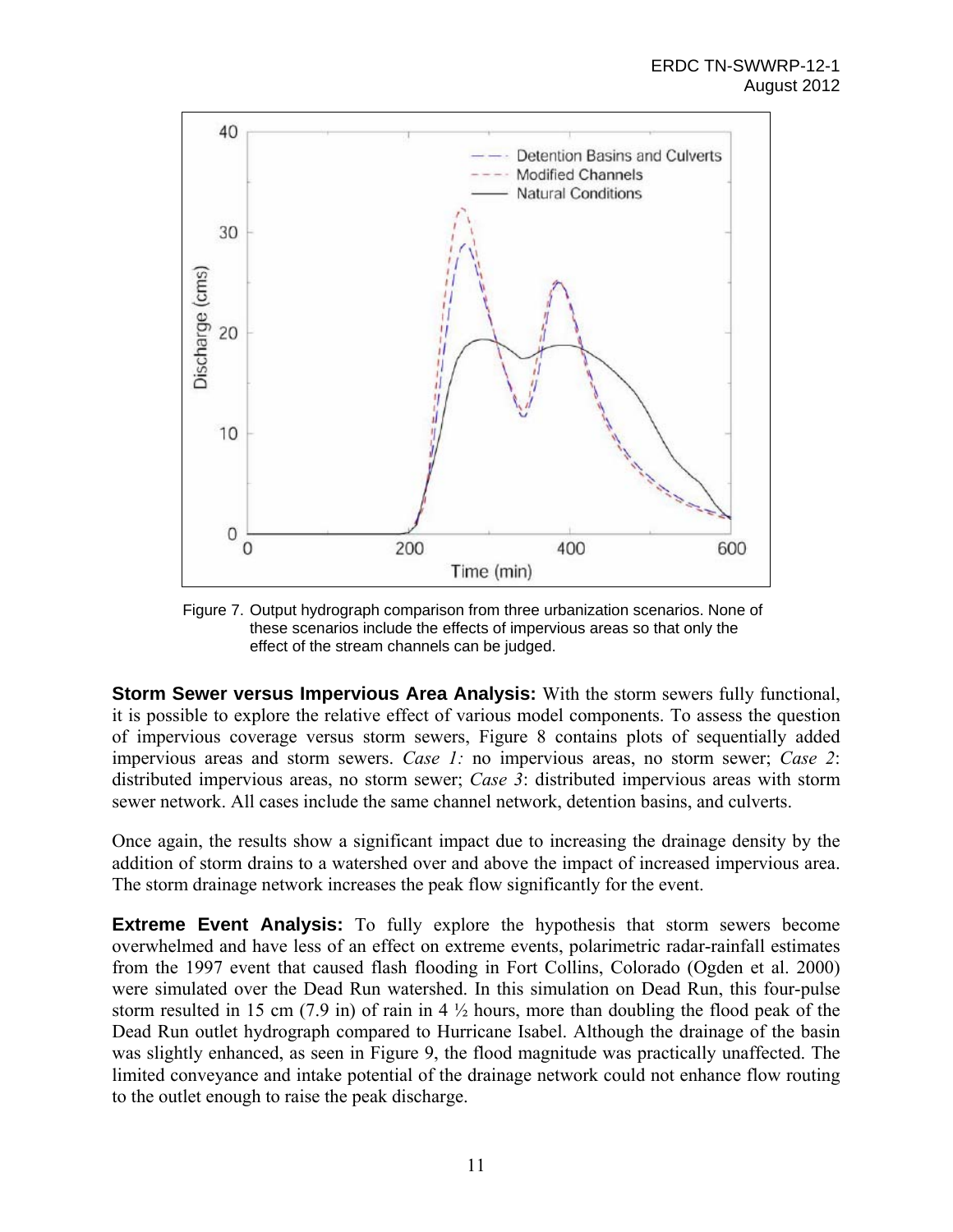

Figure 8. Comparing the effect of imperviousness vs. storm sewer. The storm drainage network showed a marked increase in peak runoff from the base condition (no impervious area) compared to the addition of impervious area.



Figure 9. Reduced effect of storm sewers with extreme event.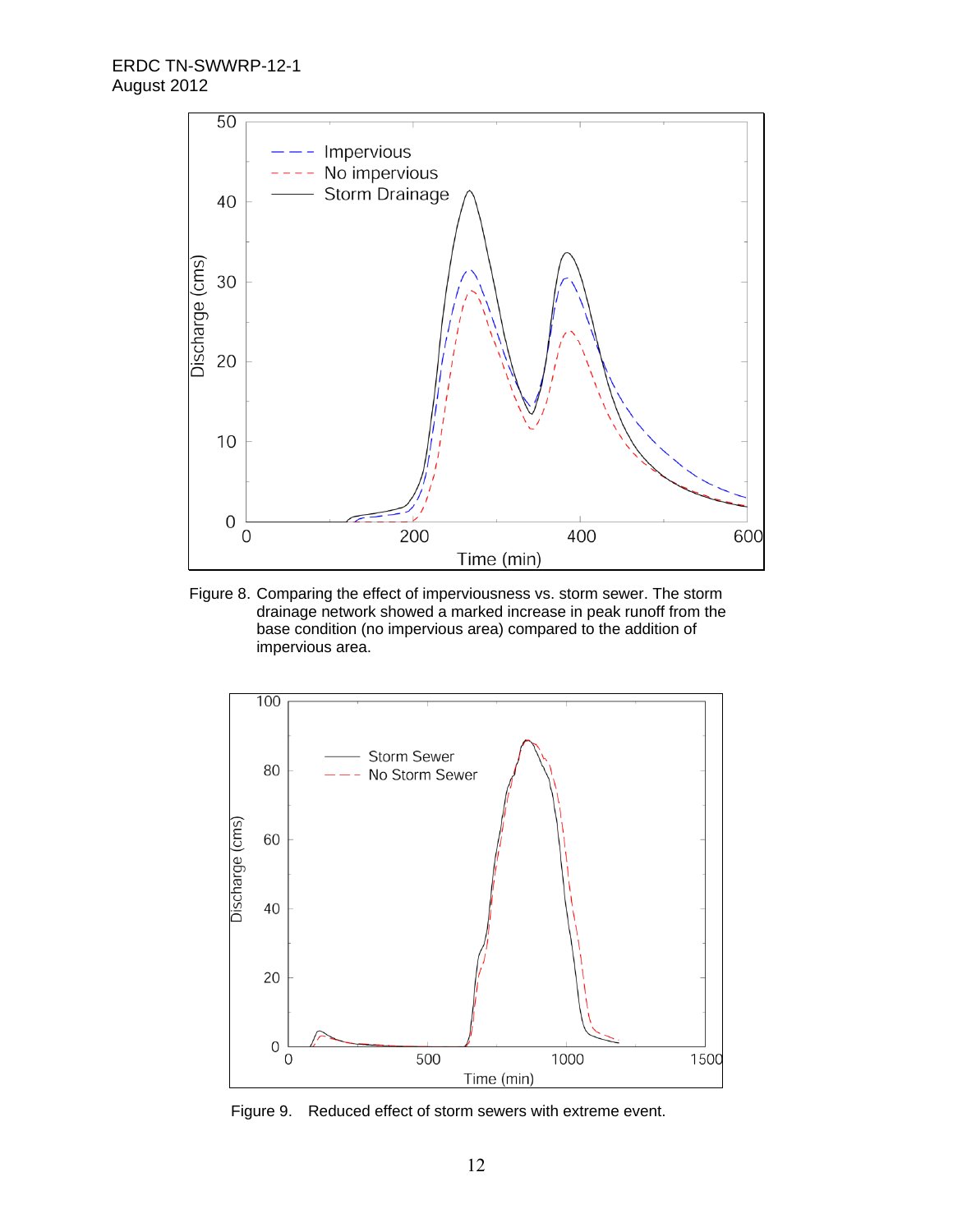**CONCLUSIONS.** Urban flooding is caused by many factors, one of which is the increase in hydraulic pathways due to an increase in storm drainage networks. In examining the effects of storm drainage systems it is evident that moderate storm drainage systems have a significant impact on flood magnitude and timing for moderate to high precipitation events but an almost negligible effect on extreme events, such as extreme-precipitation hurricanes. When compared to the effects of impervious land surface for the moderate to high events, the storm drainage network had a much more significant impact on increasing the downstream flood peak than the impervious land surface. These results have a direct impact on engineering a solution for flooding in an urban setting. The results also show that GSSHA is able to reproduce the effects of storm drainage systems on flood timing and magnitude and can thus be used in an engineering setting.

**ADDITIONAL INFORMATION:** This technical note was prepared by Aaron Byrd, research hydraulic engineer, Coastal and Hydraulics Laboratory, U.S. Army Engineer Research and Development Center. The study was conducted as an activity of the Regional Watershed Modeling and Management work unit of the System-Wide Water Resources Program (SWWRP). For information on SWWRP, please consult *https://swwrp.swwrp.army.mil/* or contact the Program Manager, Dr. Steven L. Ashby at *Steven.L.Ashby@erdc.usace.army.mil*. This technical note should be cited as follows:

Ogden, F. L., J. M. Niedzialek, and A. R. Byrd. 2012. "Storm drain effects on urban flooding," *SWWRP Technical Notes Collection*, ERDC TN-SWWRP-12-1, U.S. Army Engineer Research and Development Center, Vicksburg, MS. *https://swwrp.usace.army.mil/*

## **REFERENCES**

Chow, V. T., D. R. Maidment. 1988. *Applied Hydrology*. New York, McGraw-Hill, Inc.

- Downer, C. W. and F. L. Ogden. 2006. Gridded Surface Subsurface Hydrologic Analysis (GSSHA) User's Manual, Version 1.43 for Watershed Modeling System 6.1. Vicksburg, System Wide Water Resources Program, Coastal and Hydraulic Laboratory**:** 207.
- Franz, D. D., and C. S. Melching. 1997. Full Equations (FEQ) model for the solution of the full, dynamic equations of motion for one dimensional unsteady flow in open channels and through control structures. W. R. I. Report, U.S. Geological Survey 258.
- Gustafsson, L.-G., C. Hernebring. 1999. *Continuous Modelling of Inflow/Infiltration in Sewers with MouseNAM - 10 Years of Experience*. 3rd DHI Software Conference, Helsingør, Denmark.
- Ji, Z. 1998. "General Hydrodynamic Model for Sewer/Channel Network Systems." *Journal of Hydraulic Engineering* 124(3): 307-315.
- Lewis, J. M., D. L. Fread. 1996. *An extended relaxation technique for unsteady flows in networks*. North American Water and Environment Congress, Reston, VA, ASCE.
- Ogden, F. L., H. O. Sharif. 2000. "Hydrologic analysis of the Fort Collins, Colorado, flash flood of 1997." *Journal of Hydrology* 228(1-2): 82-100.